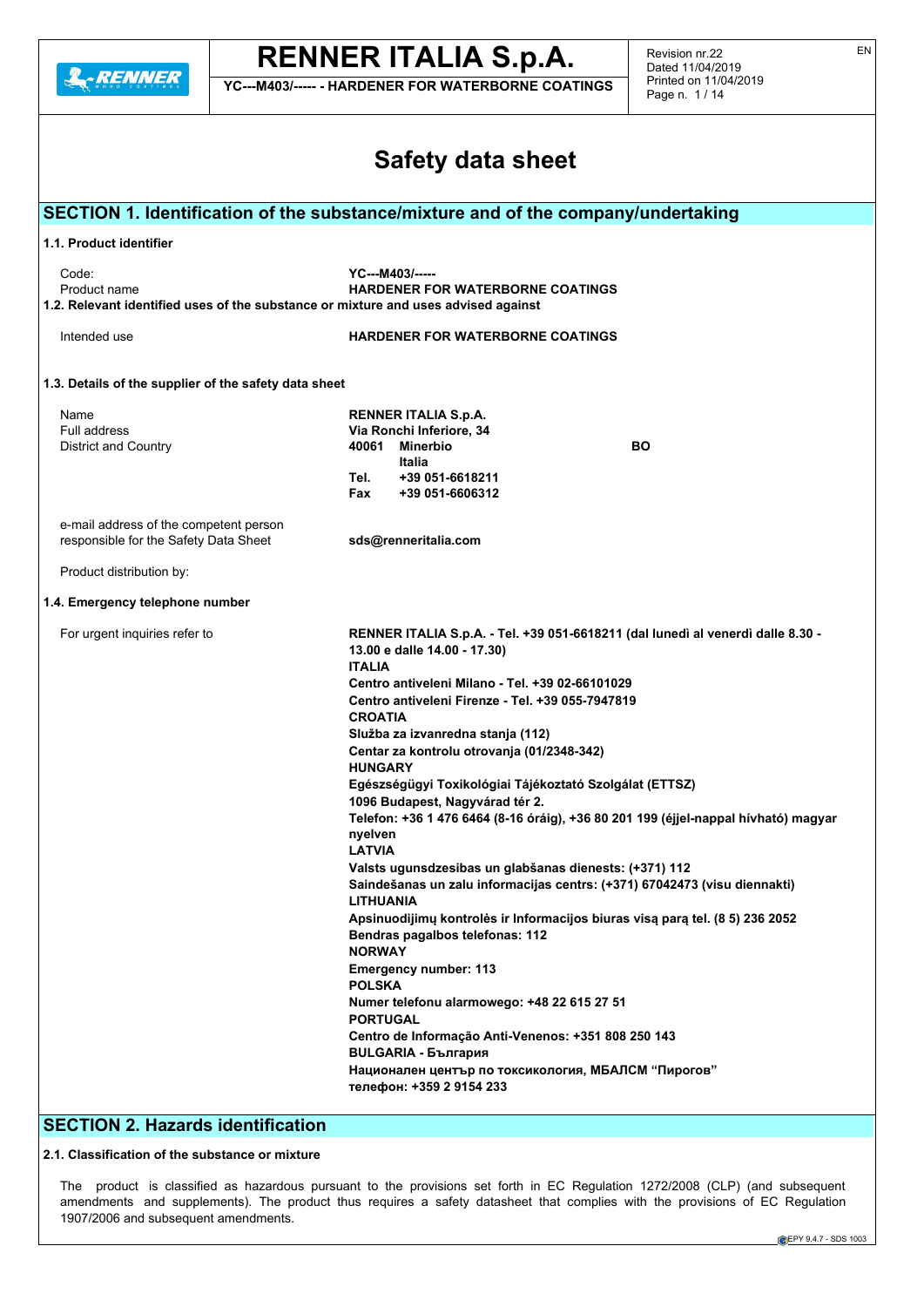

**YC---M403/----- - HARDENER FOR WATERBORNE COATINGS**

Revision nr.22 Dated 11/04/2019 Printed on 11/04/2019 Page n. 2 / 14

EN

### **SECTION 2. Hazards identification** ... / >>

Any additional information concerning the risks for health and/or the environment are given in sections 11 and 12 of this sheet.

| Hazard classification and indication:                      |                  |
|------------------------------------------------------------|------------------|
| Acute toxicity, category 4                                 | H332             |
| Serious eye damage, category 1                             | H <sub>318</sub> |
| Skin irritation, category 2                                | H <sub>315</sub> |
| Specific target organ toxicity - single exposure, category | H <sub>335</sub> |
| 3                                                          |                  |
| Skin sensitization, category 1                             | H317             |
| Hazardous to the aquatic environment, chronic toxicity,    | H412             |
| category 3                                                 |                  |

Harmful if inhaled. Causes serious eye damage. Causes skin irritation. May cause respiratory irritation.

May cause an allergic skin reaction. Harmful to aquatic life with long lasting effects.

#### **2.2. Label elements**

Hazard labelling pursuant to EC Regulation 1272/2008 (CLP) and subsequent amendments and supplements.

Hazard pictograms:



| Hazard statements:        |                                                             |
|---------------------------|-------------------------------------------------------------|
| H332                      | Harmful if inhaled.                                         |
| H318                      | Causes serious eye damage.                                  |
| H315                      | Causes skin irritation.                                     |
| H335                      | May cause respiratory irritation.                           |
| H317                      | May cause an allergic skin reaction.                        |
|                           |                                                             |
| H412                      | Harmful to aquatic life with long lasting effects.          |
| <b>EUH204</b>             | Contains isocyanates. May produce an allergic reaction.     |
| <b>EUH208</b>             | <b>ISOPHORONE DIISOCYANATE</b><br>Contains:                 |
|                           | HEXAMETHYLENE-DI-ISOCYANATE                                 |
|                           | May produce an allergic reaction.                           |
| Precautionary statements: |                                                             |
| P <sub>261</sub>          | Avoid breathing dust / fume / gas / mist / vapours / spray. |
| P264                      | Wash hands thoroughly after handling.                       |
| P280                      | Wear protective gloves / eye protection / face protection.  |

| <b>Trodi protocity giotoo</b> , ofo protocion , idoo protocion.                                                |
|----------------------------------------------------------------------------------------------------------------|
| IF IN EYES: Rinse cautiously with water for several minutes. Remove contact lenses, if present and easy to do. |
| Continue rinsing.                                                                                              |
| Immediately call a POISON CENTER / doctor                                                                      |
| Store in a well-ventilated place. Keep container tightly closed.                                               |
|                                                                                                                |

| <b>Contains:</b> | (Ethoxylated Tridecyl Alcohol) Phosphate |
|------------------|------------------------------------------|
|                  | HDI oligomers, isocyanurate              |
|                  | OLIGO(ISOPHORONE DIISOCYANATE)           |
|                  | N.N-DIMETHYLCYCLOHEXYLAMINE              |

#### **2.3. Other hazards**

On the basis of available data, the product does not contain any PBT or vPvB in percentage greater than 0,1%.

## **SECTION 3. Composition/information on ingredients**

#### **3.1. Substances**

Information not relevant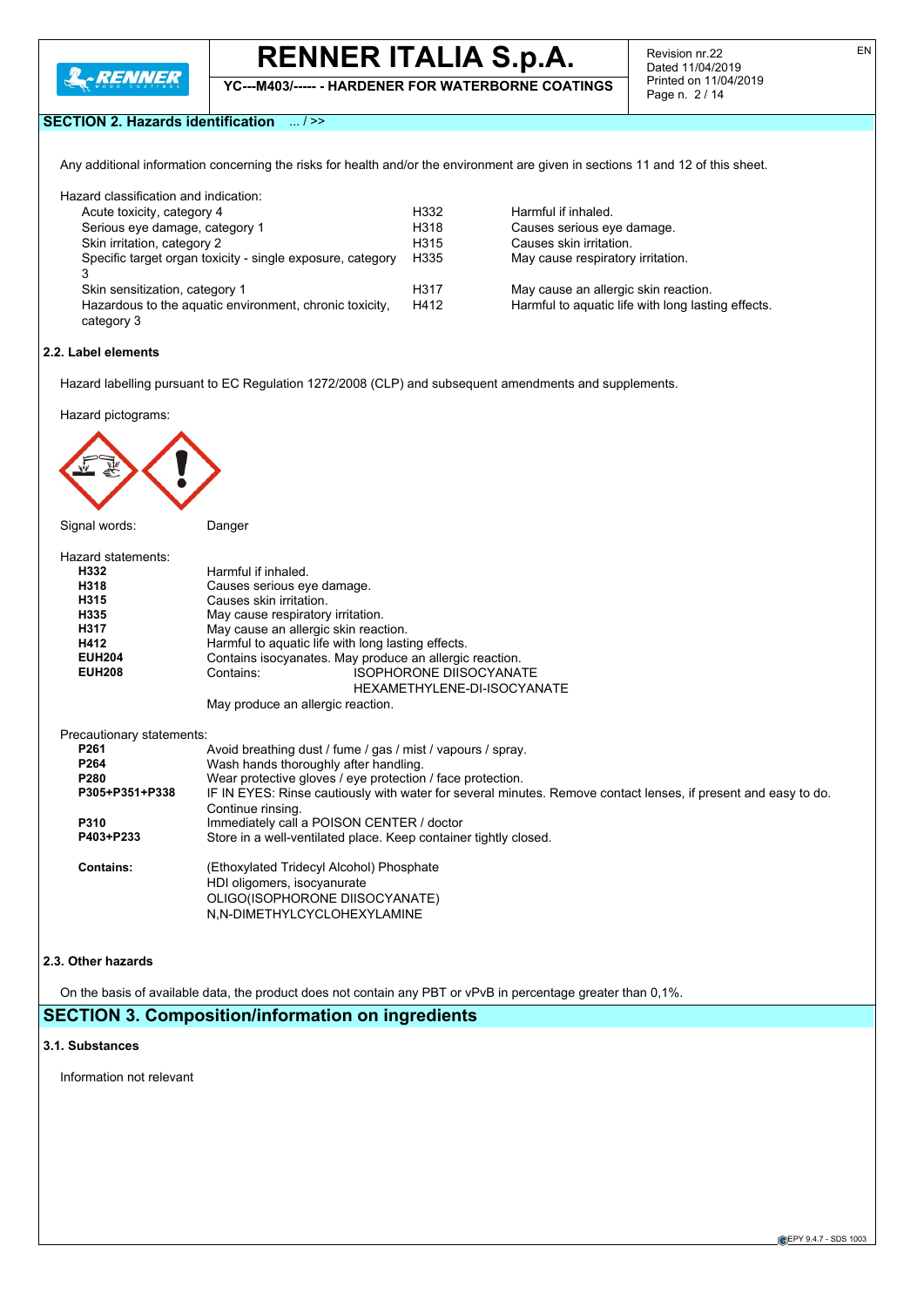

**SECTION 3. Composition/information on ingredients** ... / >>

## **RENNER ITALIA S.p.A.**

**YC---M403/----- - HARDENER FOR WATERBORNE COATINGS**

**3.2. Mixtures**

**Contains: Identification x = Conc. % Classification 1272/2008 (CLP) HDI oligomers, isocyanurate** *CAS* 35 <= x < 50 Acute Tox. 4 H332, STOT SE 3 H335, Skin Sens. 1 H317 *EC 931-274-8 INDEX Reg. no. 01-2119485796-17-XXXX* **OLIGO(ISOPHORONE DIISOCYANATE)** *CAS 53880-05-0* 15 <= x < 20 STOT SE 3 H335, Skin Sens. 1 H317 *EC 500-125-5 INDEX Reg. no. 01-2119488734-24-xxxx* **(Ethoxylated Tridecyl Alcohol) Phosphate** *CAS 9046-01-9* 5 <= x < 10 Eye Dam. 1 H318, Skin Irrit. 2 H315, Aquatic Chronic 2 H411 *EC INDEX Reg. no.* **N,N-DIMETHYLCYCLOHEXYLAMINE** *CAS 98-94-2* 1 <= x < 2,5 Flam. Liq. 3 H226, Acute Tox. 3 H301, Acute Tox. 3 H311, Acute Tox. 3 H331, Skin Corr. 1B H314, Aquatic Chronic 2 H411 *EC 202-715-5 INDEX Reg. no. 01-2119533030-60-xxxx* **ISOPHORONE DIISOCYANATE** *CAS 4098-71-9* 0,1 <= x < 0,25Acute Tox. 2 H330, Eye Irrit. 2 H319, Skin Irrit. 2 H315, STOT SE 3 H335, Resp. Sens. 1 H334, Skin Sens. 1 H317, Aquatic Chronic 2 H411, Note 2 *EC 223-861-6 INDEX 615-008-00-5 Reg. no. 01-2119490408-31-xxxx* **HEXAMETHYLENE-DI-ISOCYANATE** *CAS 822-06-0* 0,1 <= x < 0,25Acute Tox. 1 H330, Acute Tox. 4 H302, Eye Irrit. 2 H319, Skin Irrit. 2 H315, STOT SE 3 H335, Resp. Sens. 1 H334, Skin Sens. 1 H317, Note 2 *EC 212-485-8 INDEX 615-011-00-1 Reg. no. 01-2119457571-37-xxxx*

The full wording of hazard (H) phrases is given in section 16 of the sheet.

## **SECTION 4. First aid measures**

#### **4.1. Description of first aid measures**

EYES: Remove contact lenses, if present. Wash immediately with plenty of water for at least 30-60 minutes, opening the eyelids fully. Get medical advice/attention.

SKIN: Remove contaminated clothing. Rinse skin with a shower immediately. Get medical advice/attention.

INGESTION: Have the subject drink as much water as possible. Get medical advice/attention. Do not induce vomiting unless explicitly authorised by a doctor.

INHALATION: Get medical advice/attention immediately. Remove victim to fresh air, away from the accident scene. If the subject stops breathing, administer artificial respiration. Take suitable precautions for rescue workers.

#### **4.2. Most important symptoms and effects, both acute and delayed**

Specific information on symptoms and effects caused by the product are unknown.

#### **4.3. Indication of any immediate medical attention and special treatment needed**

Information not available

EN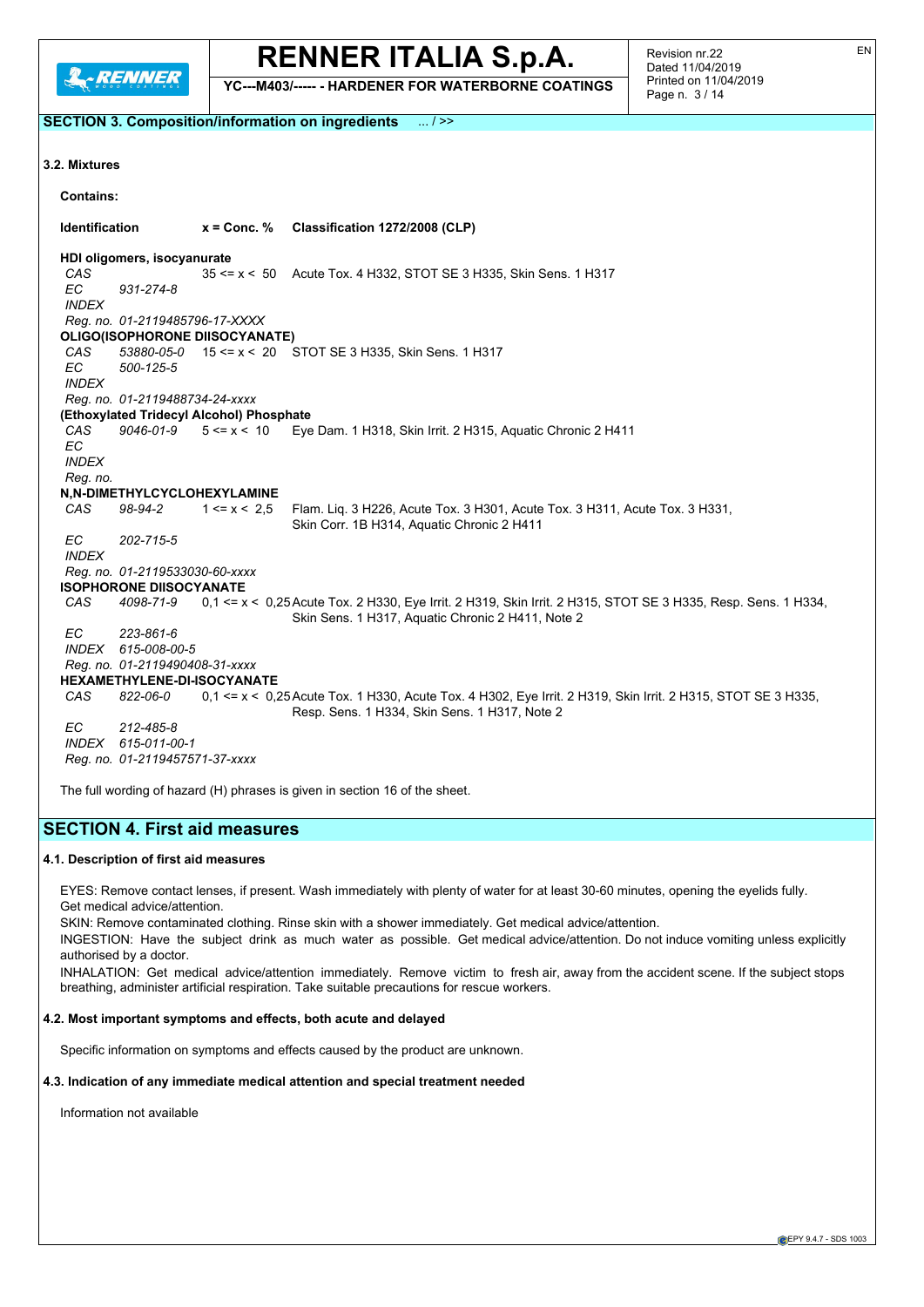

**YC---M403/----- - HARDENER FOR WATERBORNE COATINGS**

## **SECTION 5. Firefighting measures**

#### **5.1. Extinguishing media**

SUITABLE EXTINGUISHING EQUIPMENT

Extinguishing substances are: carbon dioxide, foam, chemical powder. For product loss or leakage that has not caught fire, water spray can be used to disperse flammable vapours and protect those trying to stem the leak.

UNSUITABLE EXTINGUISHING EQUIPMENT

Do not use jets of water. Water is not effective for putting out fires but can be used to cool containers exposed to flames to prevent explosions.

#### **5.2. Special hazards arising from the substance or mixture**

HAZARDS CAUSED BY EXPOSURE IN THE EVENT OF FIRE Excess pressure may form in containers exposed to fire at a risk of explosion. Do not breathe combustion products.

#### **5.3. Advice for firefighters**

#### GENERAL INFORMATION

Use jets of water to cool the containers to prevent product decomposition and the development of substances potentially hazardous for health. Always wear full fire prevention gear. Collect extinguishing water to prevent it from draining into the sewer system. Dispose of contaminated water used for extinction and the remains of the fire according to applicable regulations.

SPECIAL PROTECTIVE EQUIPMENT FOR FIRE-FIGHTERS

Normal fire fighting clothing i.e. fire kit (BS EN 469), gloves (BS EN 659) and boots (HO specification A29 and A30) in combination with self-contained open circuit positive pressure compressed air breathing apparatus (BS EN 137).

## **SECTION 6. Accidental release measures**

#### **6.1. Personal precautions, protective equipment and emergency procedures**

#### Block the leakage if there is no hazard.

Wear suitable protective equipment (including personal protective equipment referred to under Section 8 of the safety data sheet) to prevent any contamination of skin, eyes and personal clothing. These indications apply for both processing staff and those involved in emergency procedures.

#### **6.2. Environmental precautions**

The product must not penetrate into the sewer system or come into contact with surface water or ground water.

#### **6.3. Methods and material for containment and cleaning up**

Collect the leaked product into a suitable container. If the product is flammable, use explosion-proof equipment. Evaluate the compatibility of the container to be used, by checking section 10. Absorb the remainder with inert absorbent material. Make sure the leakage site is well aired. Contaminated material should be disposed of in compliance with the provisions set forth in point 13.

#### **6.4. Reference to other sections**

Any information on personal protection and disposal is given in sections 8 and 13.

### **SECTION 7. Handling and storage**

#### **7.1. Precautions for safe handling**

Keep away from heat, sparks and naked flames; do not smoke or use matches or lighters. Without adequate ventilation, vapours may accumulate at ground level and, if ignited, catch fire even at a distance, with the danger of backfire. Avoid bunching of electrostatic charges. Do not eat, drink or smoke during use. Remove any contaminated clothes and personal protective equipment before entering places in which people eat. Avoid leakage of the product into the environment.

#### **7.2. Conditions for safe storage, including any incompatibilities**

Store only in the original container. Store in a well ventilated place, keep far away from sources of heat, naked flames and sparks and other sources of ignition. Keep containers away from any incompatible materials, see section 10 for details.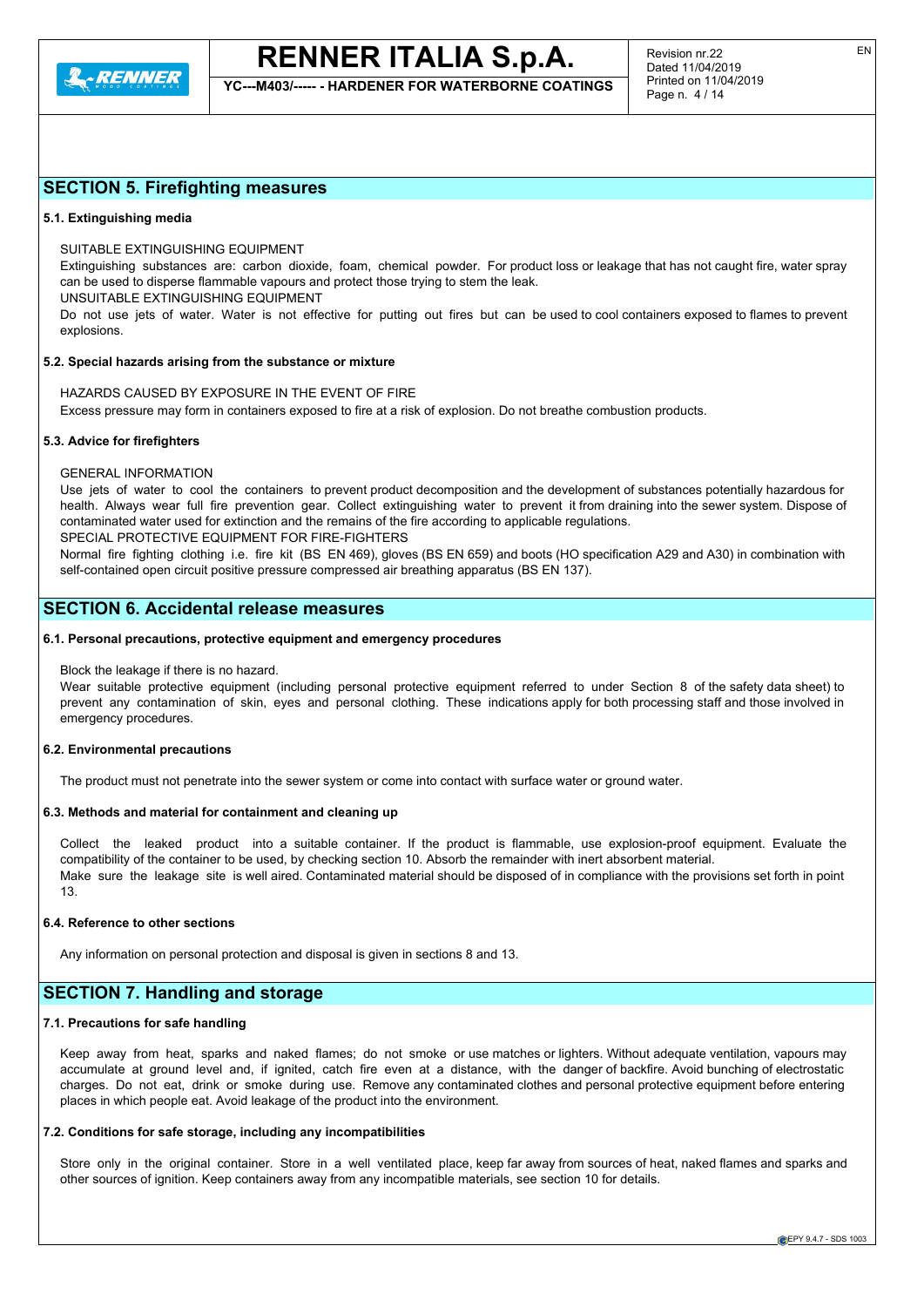

**YC---M403/----- - HARDENER FOR WATERBORNE COATINGS**

**SECTION 7. Handling and storage** ... / >>

## **7.3. Specific end use(s)**

Information not available

## **SECTION 8. Exposure controls/personal protection**

## **8.1. Control parameters**

Regulatory References:

| <b>BGR</b> | България       | МИНИСТЕРСТВО НА ТРУДА И СОЦИАЛНАТА ПОЛИТИКА МИНИСТЕРСТВО НА                                        |
|------------|----------------|----------------------------------------------------------------------------------------------------|
|            |                | ЗДРАВЕОПАЗВАНЕТО НАРЕДБА № 13 от 30 декември 2003 г                                                |
| <b>CZE</b> |                | Česká Republika Nařízení vlády č. 361/2007 Sb. kterým se stanoví podmínky ochrany zdraví při práci |
| <b>DEU</b> | Deutschland    | MAK-und BAT-Werte-Liste 2012                                                                       |
| <b>DNK</b> | Danmark        | Graensevaerdier per stoffer og materialer                                                          |
| <b>ESP</b> | España         | INSHT - Límites de exposición profesional para agentes guímicos en España 2015                     |
| <b>EST</b> | Eesti          | Töökeskkonna keemiliste ohutegurite piirnormid 1. Vastu võetud 18.09.2001 nr 293 RT I 2001, 77,    |
|            |                | 460 - Redaktsiooni jõustumise kp: 01.01.2008                                                       |
| <b>FRA</b> | France         | JORF n°0109 du 10 mai 2012 page 8773 texte n° 102                                                  |
| <b>GBR</b> | United Kingdom | EH40/2005 Workplace exposure limits                                                                |
| <b>GRC</b> | Ελλάδα         | ΕΦΗΜΕΡΙΣ ΤΗΣ ΚΥΒΕΡΝΗΣΕΩΣ -ΤΕΥΧΟΣ ΠΡΩΤΟ Αρ. Φύλλου 19 - 9 Φεβρουαρίου 2012                          |
| <b>HUN</b> | Magyarország   | 50/2011. (XII. 22.) NGM rendelet a munkahelyek kémiai biztonságáról                                |
| LTU        | Lietuva        | DEL LIETUVOS HIGIENOS NORMOS HN 23:2007 CHEMINIŲ MEDŽIAGŲ 2007 m. spalio 15 d.                     |
|            |                | Nr. V-827/A1-287                                                                                   |
| <b>LVA</b> | Latvija        | Ķīmisko vielu aroda ekspozīcijas robežvērtības (AER) darba vides gaisā 2012                        |
| NLD        | Nederland      | Databank of the social and Economic Concil of Netherlands (SER) Values, AF 2011:18                 |
| NOR.       | Norge          | Veiledning om Administrative normer for forurensning i arbeidsatmosfære                            |
| POL.       | Polska         | ROZPORZĄDZENIE MINISTRA PRACY I POLITYKI SPOŁECZNEJ z dnia 16 grudnia 2011r                        |
| <b>SVK</b> | Slovensko      | NARIADENIE VLÁDY Slovenskej republiky z 20. júna 2007                                              |
| <b>SVN</b> | Slovenija      | Uradni list Republike Slovenije 15. 6. 2007                                                        |
| <b>SWE</b> | Sverige        | Occupational Exposure Limit Values, AF 2011:18                                                     |
|            | TLV-ACGIH      | ACGIH 2016                                                                                         |

|                                                |       |                      |         | HDI oligomers, isocyanurate |                    |            |         |          |  |  |  |
|------------------------------------------------|-------|----------------------|---------|-----------------------------|--------------------|------------|---------|----------|--|--|--|
| Predicted no-effect concentration - PNEC       |       |                      |         |                             |                    |            |         |          |  |  |  |
| Normal value in fresh water<br>0,127<br>mg/l   |       |                      |         |                             |                    |            |         |          |  |  |  |
| Normal value in marine water                   |       |                      |         | 0.0127                      | mg/l               |            |         |          |  |  |  |
| Normal value for fresh water sediment          |       |                      |         |                             |                    | 266700     | mgkg    |          |  |  |  |
| Normal value for marine water sediment         |       |                      |         |                             |                    | 266700     | mg/kg   |          |  |  |  |
| Normal value for water, intermittent release   | mg/l  |                      |         |                             |                    |            |         |          |  |  |  |
| Normal value of STP microorganisms             |       |                      |         |                             |                    | 38.3       | mg/l    |          |  |  |  |
| Normal value for the terrestrial compartment   |       |                      |         |                             |                    | 53182      | mg/kg   |          |  |  |  |
| Health - Derived no-effect level - DNEL / DMEL |       |                      |         |                             |                    |            |         |          |  |  |  |
|                                                |       | Effects on consumers |         |                             | Effects on workers |            |         |          |  |  |  |
| Route of exposure                              | Acute | Acute                | Chronic | Chronic                     | Acute local        | Acute      |         | Chronic  |  |  |  |
|                                                | local | systemic             | local   | systemic                    |                    | systemic   | Chroni  | systemic |  |  |  |
|                                                |       |                      |         |                             |                    |            | c local |          |  |  |  |
| Inhalation                                     |       |                      |         |                             | 1                  | <b>VND</b> | 0.5     | VND      |  |  |  |
|                                                |       |                      |         |                             | mq/m3              |            | mq/m3   |          |  |  |  |

| <b>OLIGO(ISOPHORONE DIISOCYANATE)</b>          |       |                    |         |          |             |            |         |            |  |  |
|------------------------------------------------|-------|--------------------|---------|----------|-------------|------------|---------|------------|--|--|
| Predicted no-effect concentration - PNEC       |       |                    |         |          |             |            |         |            |  |  |
| Normal value in fresh water<br>0.0015<br>mg/l  |       |                    |         |          |             |            |         |            |  |  |
| Normal value in marine water                   |       |                    |         |          |             | 0.00015    | mg/l    |            |  |  |
| Normal value for water, intermittent release   |       |                    |         |          |             | 0.015      | mg/l    |            |  |  |
| Normal value of STP microorganisms             |       |                    |         |          |             | 100        | mg/l    |            |  |  |
| Health - Derived no-effect level - DNEL / DMEL |       |                    |         |          |             |            |         |            |  |  |
|                                                |       | Effects on workers |         |          |             |            |         |            |  |  |
| Route of exposure                              | Acute | Acute              | Chronic | Chronic  | Acute local | Acute      |         | Chronic    |  |  |
|                                                | local | systemic           | local   | systemic |             | systemic   | Chroni  | systemic   |  |  |
|                                                |       |                    |         |          |             |            | c local |            |  |  |
| Inhalation                                     |       |                    |         |          | 0.58        | <b>VND</b> | 0.29    | <b>VND</b> |  |  |
|                                                |       |                    |         |          | mq/m3       |            | mq/m3   |            |  |  |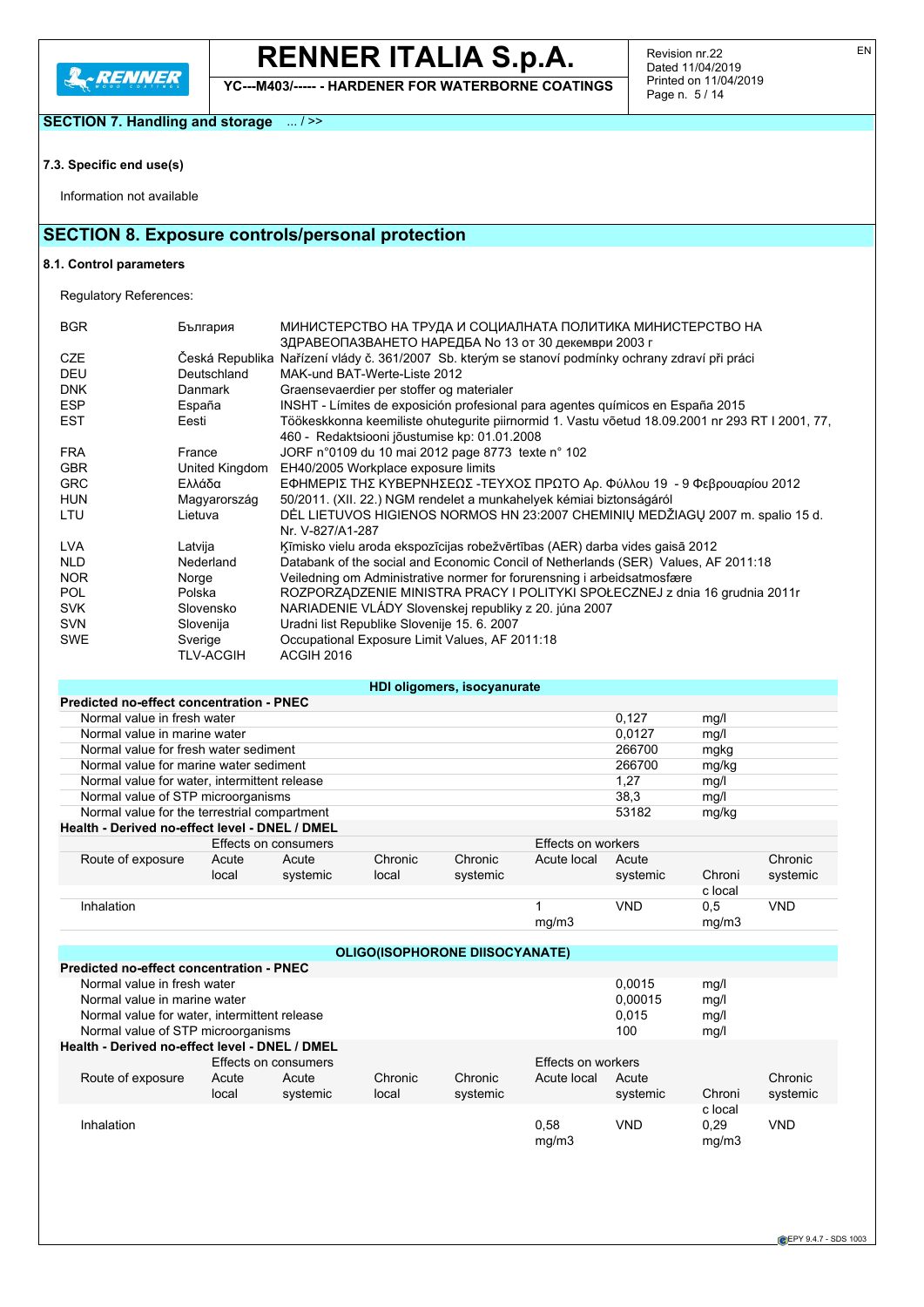

# **RENNER ITALIA S.p.A.**

**YC---M403/----- - HARDENER FOR WATERBORNE COATINGS**

Revision nr.22 Dated 11/04/2019 Printed on 11/04/2019 Page n. 6 / 14

bw/d

### **SECTION 8. Exposure controls/personal**

| <b>ECTION 8. Exposure controls/personal protection</b><br>$\ldots$ / >> |        |       |  |
|-------------------------------------------------------------------------|--------|-------|--|
|                                                                         |        |       |  |
|                                                                         |        |       |  |
| N.N-DIMETHYLCYCLOHEXYLAMINE                                             |        |       |  |
| <b>Predicted no-effect concentration - PNEC</b>                         |        |       |  |
| Normal value in fresh water                                             | 0.002  | mq/   |  |
| Normal value in marine water                                            | 0.0002 | mq/   |  |
| Normal value for fresh water sediment                                   | 0.0211 | mg/kg |  |

| Normal value for marine water sediment         |                |                      |                  |                     |                    | 0.00211           | mg/kg             |                     |
|------------------------------------------------|----------------|----------------------|------------------|---------------------|--------------------|-------------------|-------------------|---------------------|
| Normal value of STP microorganisms             |                |                      |                  |                     |                    | 20.6              | mg/l              |                     |
| Normal value for the terrestrial compartment   |                |                      |                  |                     |                    | 0,003             | mg/l              |                     |
| Health - Derived no-effect level - DNEL / DMEL |                |                      |                  |                     |                    |                   |                   |                     |
|                                                |                | Effects on consumers |                  |                     | Effects on workers |                   |                   |                     |
| Route of exposure                              | Acute<br>local | Acute<br>systemic    | Chronic<br>local | Chronic<br>systemic | Acute local        | Acute<br>systemic | Chroni<br>c local | Chronic<br>systemic |
| Inhalation                                     |                |                      |                  |                     | 8,3<br>mg/m3       | <b>VND</b>        | 8,3<br>mg/m3      | 0,53<br>mg/m3       |
| <b>Skin</b>                                    |                |                      |                  |                     |                    |                   |                   | 0,6<br>mg/kg        |

### **HEXAMETHYLENE-DI-ISOCYANATE**

| <b>Threshold Limit Value</b>                    |            |                      |          |            |             |                    |          |         |            |  |
|-------------------------------------------------|------------|----------------------|----------|------------|-------------|--------------------|----------|---------|------------|--|
| Type                                            | Country    | TWA/8h               |          | STEL/15min |             |                    |          |         |            |  |
|                                                 |            | mg/m3                | ppm      | mg/m3      | ppm         |                    |          |         |            |  |
| <b>TLV</b>                                      | <b>BGR</b> | 0,1                  |          |            |             |                    |          |         |            |  |
| <b>TLV</b>                                      | <b>CZE</b> | 0,035                |          | 0,07       |             |                    |          |         |            |  |
| <b>AGW</b>                                      | <b>DEU</b> | 0.035                | 0,005    | 0,035      | 0,005       |                    |          |         |            |  |
| <b>MAK</b>                                      | <b>DEU</b> | 0,035                | 0,005    | 0,035      | 0,005       |                    |          |         |            |  |
| <b>TLV</b>                                      | <b>DNK</b> | 0,035                | 0,005    |            |             |                    |          |         |            |  |
| <b>VLA</b>                                      | <b>ESP</b> | 0,035                | 0,005    |            |             |                    |          |         |            |  |
| <b>TLV</b>                                      | <b>EST</b> | 0,03                 | 0,005    | $0,07$ (C) | $0,01$ (C)  |                    |          |         |            |  |
| <b>VLEP</b>                                     | <b>FRA</b> | 0,075                | 0,01     | 0,15       | 0,02        |                    |          |         |            |  |
| <b>WEL</b>                                      | <b>GBR</b> | 0,02                 |          | 0,07       |             |                    |          |         |            |  |
| AK                                              | <b>HUN</b> | 0.035                |          | 0,035      |             |                    |          |         |            |  |
| <b>RD</b>                                       | LTU        | 0,03                 | 0,005    | 0,07 (C)   | $0,01$ (C)  |                    |          |         |            |  |
| <b>RV</b>                                       | <b>LVA</b> | 0,05                 |          |            |             |                    |          |         |            |  |
| <b>TLV</b>                                      | <b>NOR</b> | 0,035                | 0,005    |            |             |                    |          |         |            |  |
| <b>NDS</b>                                      | POL        | 0,04                 |          | 0,08       |             |                    |          |         |            |  |
| <b>NPHV</b>                                     | <b>SVK</b> | 0,035                | 0,005    | 0,035      |             |                    |          |         |            |  |
| MV                                              | <b>SVN</b> | 0,035                | 0,005    |            |             |                    |          |         |            |  |
| <b>MAK</b>                                      | SWE        | 0,02                 | 0,002    | 0,03()     | $0,005$ (C) |                    |          |         |            |  |
| <b>TLV-ACGIH</b>                                |            | 0,034                | 0,005    |            |             |                    |          |         |            |  |
| <b>Predicted no-effect concentration - PNEC</b> |            |                      |          |            |             |                    |          |         |            |  |
| Normal value in fresh water                     |            |                      |          |            |             |                    | 0,0774   | mg/l    |            |  |
| Normal value in marine water                    |            |                      |          |            |             |                    | 0,00774  | mg/l    |            |  |
| Normal value for fresh water sediment           |            |                      |          |            |             |                    | 0,01334  | mg/kg   |            |  |
| Normal value for marine water sediment          |            |                      |          |            |             |                    | 0.001334 | mg/kg   |            |  |
| Normal value of STP microorganisms              |            |                      |          |            |             |                    | 8,42     | mg/l    |            |  |
| Normal value for the terrestrial compartment    |            |                      |          |            |             |                    | 0,0026   | mg/kg   |            |  |
| Health - Derived no-effect level - DNEL / DMEL  |            |                      |          |            |             |                    |          |         |            |  |
|                                                 |            | Effects on consumers |          |            |             | Effects on workers |          |         |            |  |
| Route of exposure                               | Acute      | Acute                |          | Chronic    | Chronic     | Acute local        | Acute    |         | Chronic    |  |
|                                                 | local      |                      | systemic | local      | systemic    |                    | systemic | Chroni  | systemic   |  |
|                                                 |            |                      |          |            |             |                    |          | c local |            |  |
| Inhalation                                      |            |                      |          |            |             | 0,07               |          | 0,035   | <b>VND</b> |  |
|                                                 |            |                      |          |            |             | mg/m3              |          | mg/m3   |            |  |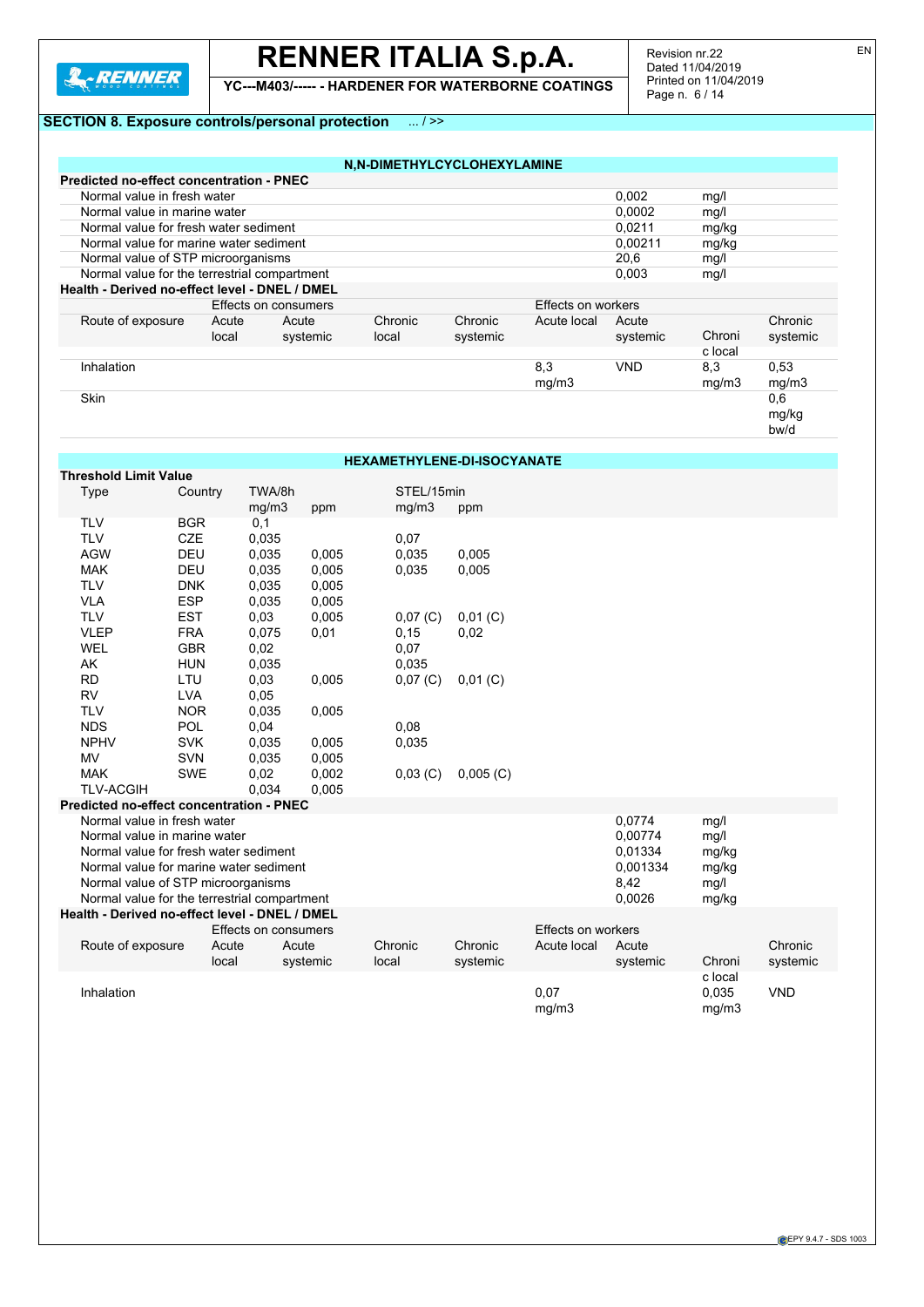

**YC---M403/----- - HARDENER FOR WATERBORNE COATINGS**

### **SECTION 8. Exposure controls/personal protection** ... / >>

|       |                                                                                                                                                                                                                                                                                            |                                                                                                                                                                                                                                                                                                                                     | mq/m3                                                                                                                                                                                                                                                                                                        | ppm                         |                                                  |                                               |                                                                |            |
|-------|--------------------------------------------------------------------------------------------------------------------------------------------------------------------------------------------------------------------------------------------------------------------------------------------|-------------------------------------------------------------------------------------------------------------------------------------------------------------------------------------------------------------------------------------------------------------------------------------------------------------------------------------|--------------------------------------------------------------------------------------------------------------------------------------------------------------------------------------------------------------------------------------------------------------------------------------------------------------|-----------------------------|--------------------------------------------------|-----------------------------------------------|----------------------------------------------------------------|------------|
|       |                                                                                                                                                                                                                                                                                            |                                                                                                                                                                                                                                                                                                                                     |                                                                                                                                                                                                                                                                                                              |                             |                                                  | <b>SKIN</b>                                   |                                                                |            |
|       |                                                                                                                                                                                                                                                                                            |                                                                                                                                                                                                                                                                                                                                     | 0.046                                                                                                                                                                                                                                                                                                        | 0.005                       |                                                  |                                               |                                                                |            |
|       |                                                                                                                                                                                                                                                                                            |                                                                                                                                                                                                                                                                                                                                     | 0,046                                                                                                                                                                                                                                                                                                        | 0,005                       |                                                  |                                               |                                                                |            |
|       |                                                                                                                                                                                                                                                                                            |                                                                                                                                                                                                                                                                                                                                     |                                                                                                                                                                                                                                                                                                              |                             |                                                  |                                               |                                                                |            |
|       |                                                                                                                                                                                                                                                                                            |                                                                                                                                                                                                                                                                                                                                     |                                                                                                                                                                                                                                                                                                              |                             |                                                  |                                               |                                                                |            |
|       |                                                                                                                                                                                                                                                                                            |                                                                                                                                                                                                                                                                                                                                     | 0.09(C)                                                                                                                                                                                                                                                                                                      | $0,01$ (C)                  |                                                  |                                               |                                                                |            |
|       |                                                                                                                                                                                                                                                                                            |                                                                                                                                                                                                                                                                                                                                     | 0.18                                                                                                                                                                                                                                                                                                         | 0,02                        |                                                  |                                               |                                                                |            |
|       |                                                                                                                                                                                                                                                                                            |                                                                                                                                                                                                                                                                                                                                     | 0,07                                                                                                                                                                                                                                                                                                         |                             |                                                  |                                               |                                                                |            |
|       |                                                                                                                                                                                                                                                                                            |                                                                                                                                                                                                                                                                                                                                     | 0,18                                                                                                                                                                                                                                                                                                         |                             |                                                  |                                               |                                                                |            |
|       |                                                                                                                                                                                                                                                                                            |                                                                                                                                                                                                                                                                                                                                     |                                                                                                                                                                                                                                                                                                              | $0,01$ (C)                  |                                                  |                                               |                                                                |            |
|       |                                                                                                                                                                                                                                                                                            |                                                                                                                                                                                                                                                                                                                                     |                                                                                                                                                                                                                                                                                                              |                             |                                                  |                                               |                                                                |            |
|       |                                                                                                                                                                                                                                                                                            | 5                                                                                                                                                                                                                                                                                                                                   | 0,19                                                                                                                                                                                                                                                                                                         | 20                          |                                                  |                                               |                                                                |            |
|       |                                                                                                                                                                                                                                                                                            |                                                                                                                                                                                                                                                                                                                                     |                                                                                                                                                                                                                                                                                                              |                             |                                                  |                                               |                                                                |            |
|       |                                                                                                                                                                                                                                                                                            |                                                                                                                                                                                                                                                                                                                                     |                                                                                                                                                                                                                                                                                                              |                             |                                                  |                                               |                                                                |            |
|       |                                                                                                                                                                                                                                                                                            |                                                                                                                                                                                                                                                                                                                                     |                                                                                                                                                                                                                                                                                                              |                             |                                                  |                                               |                                                                |            |
|       |                                                                                                                                                                                                                                                                                            |                                                                                                                                                                                                                                                                                                                                     |                                                                                                                                                                                                                                                                                                              |                             |                                                  |                                               |                                                                |            |
|       |                                                                                                                                                                                                                                                                                            |                                                                                                                                                                                                                                                                                                                                     |                                                                                                                                                                                                                                                                                                              |                             |                                                  |                                               |                                                                |            |
|       |                                                                                                                                                                                                                                                                                            |                                                                                                                                                                                                                                                                                                                                     |                                                                                                                                                                                                                                                                                                              |                             |                                                  |                                               |                                                                |            |
|       |                                                                                                                                                                                                                                                                                            |                                                                                                                                                                                                                                                                                                                                     |                                                                                                                                                                                                                                                                                                              |                             |                                                  | 0,06                                          | mg/l                                                           |            |
|       |                                                                                                                                                                                                                                                                                            |                                                                                                                                                                                                                                                                                                                                     |                                                                                                                                                                                                                                                                                                              |                             |                                                  |                                               | mg/l                                                           |            |
|       |                                                                                                                                                                                                                                                                                            |                                                                                                                                                                                                                                                                                                                                     |                                                                                                                                                                                                                                                                                                              |                             |                                                  |                                               | mg/kg                                                          |            |
|       |                                                                                                                                                                                                                                                                                            |                                                                                                                                                                                                                                                                                                                                     |                                                                                                                                                                                                                                                                                                              |                             |                                                  | 21,89                                         | mg/kg                                                          |            |
|       |                                                                                                                                                                                                                                                                                            |                                                                                                                                                                                                                                                                                                                                     |                                                                                                                                                                                                                                                                                                              |                             |                                                  | 0,04                                          | mg/l                                                           |            |
|       |                                                                                                                                                                                                                                                                                            |                                                                                                                                                                                                                                                                                                                                     |                                                                                                                                                                                                                                                                                                              |                             |                                                  |                                               | mg/l                                                           |            |
|       |                                                                                                                                                                                                                                                                                            |                                                                                                                                                                                                                                                                                                                                     |                                                                                                                                                                                                                                                                                                              |                             |                                                  |                                               | mg/kg                                                          |            |
|       |                                                                                                                                                                                                                                                                                            |                                                                                                                                                                                                                                                                                                                                     |                                                                                                                                                                                                                                                                                                              |                             |                                                  |                                               |                                                                |            |
|       |                                                                                                                                                                                                                                                                                            |                                                                                                                                                                                                                                                                                                                                     |                                                                                                                                                                                                                                                                                                              |                             |                                                  |                                               |                                                                |            |
|       |                                                                                                                                                                                                                                                                                            |                                                                                                                                                                                                                                                                                                                                     |                                                                                                                                                                                                                                                                                                              |                             |                                                  |                                               |                                                                | Chronic    |
| local |                                                                                                                                                                                                                                                                                            |                                                                                                                                                                                                                                                                                                                                     |                                                                                                                                                                                                                                                                                                              | systemic                    |                                                  | systemic                                      |                                                                | systemic   |
|       |                                                                                                                                                                                                                                                                                            |                                                                                                                                                                                                                                                                                                                                     |                                                                                                                                                                                                                                                                                                              |                             |                                                  |                                               | c local                                                        |            |
|       |                                                                                                                                                                                                                                                                                            |                                                                                                                                                                                                                                                                                                                                     |                                                                                                                                                                                                                                                                                                              |                             | 0,0456<br>mg/m3                                  | <b>VND</b>                                    | 0,0453<br>mg/m3                                                | <b>VND</b> |
|       | Country<br><b>BGR</b><br>DEU<br>DEU<br><b>DNK</b><br><b>ESP</b><br><b>EST</b><br><b>FRA</b><br><b>GBR</b><br><b>GRC</b><br>LTU<br><b>LVA</b><br><b>NLD</b><br><b>NOR</b><br><b>POL</b><br><b>SVN</b><br><b>SWE</b><br>Normal value in fresh water<br>Normal value in marine water<br>Acute | TWA/8h<br>mg/m3<br>0,1<br>0,046<br>0,046<br>0.045<br>0,046<br>0.05<br>0.09<br>0,02<br>0,09<br>0.05<br>0.05<br>0,05<br>0,045<br>0,04<br>0,092<br>0,018<br>0.045<br>Predicted no-effect concentration - PNEC<br>Normal value for fresh water sediment<br>Normal value for marine water sediment<br>Normal value of STP microorganisms | ppm<br>0,005<br>0,005<br>0,005<br>0,005<br>0,005<br>0.01<br>0,005<br>0,005<br>0,005<br>0,01<br>0,002<br>0,005<br>Normal value for water, intermittent release<br>Normal value for the terrestrial compartment<br>Health - Derived no-effect level - DNEL / DMEL<br>Effects on consumers<br>Acute<br>systemic | 0,09(C)<br>Chronic<br>local | STEL/15min<br>$0,046$ (C) $0,005$ (C)<br>Chronic | <b>ISOPHORONE DIISOCYANATE</b><br>Acute local | 0,006<br>218,9<br>10,6<br>44,01<br>Effects on workers<br>Acute | Chroni     |

Legend:

(C) = CEILING ; INHAL = Inhalable Fraction ; RESP = Respirable Fraction ; THORA = Thoracic Fraction.

VND = hazard identified but no DNEL/PNEC available ; NEA = no exposure expected ; NPI = no hazard identified.

#### **8.2. Exposure controls**

Take the normal precautions for handling chemicals and apply an adequate standard of workplace hygiene.

Users must assess the risks in their workplace and adopt:

- Primary collective protective measures such as adequate natural ventilation and local extraction

- Personal protective equipment to manage the combination of residual risks

Personal protective equipment varies according to the possible exposure and hazardousness of the working conditions, so the final choice depends on the risk assessment.

#### HAND PROTECTION

Use category III chemical resistant gloves according to the EN 374 standard

Brief contact (splash protection) – non-exhaustive list

Suitable material: NITRILE RUBBER (NBR)

Glove thickness: greater than 0.4 mm

Breakthrough time: from 30 to 60 minutes

Breakthrough index: at least 2

The gloves must be replaced if there are signs of deterioration. In any case, users must assess the risks to determine the most suitable type of glove for the conditions of use.

SKIN PROTECTION Wear work clothes and safety footwear that complies with EN ISO 20344

EYE PROTECTION Wear safety mask glasses (EN 166).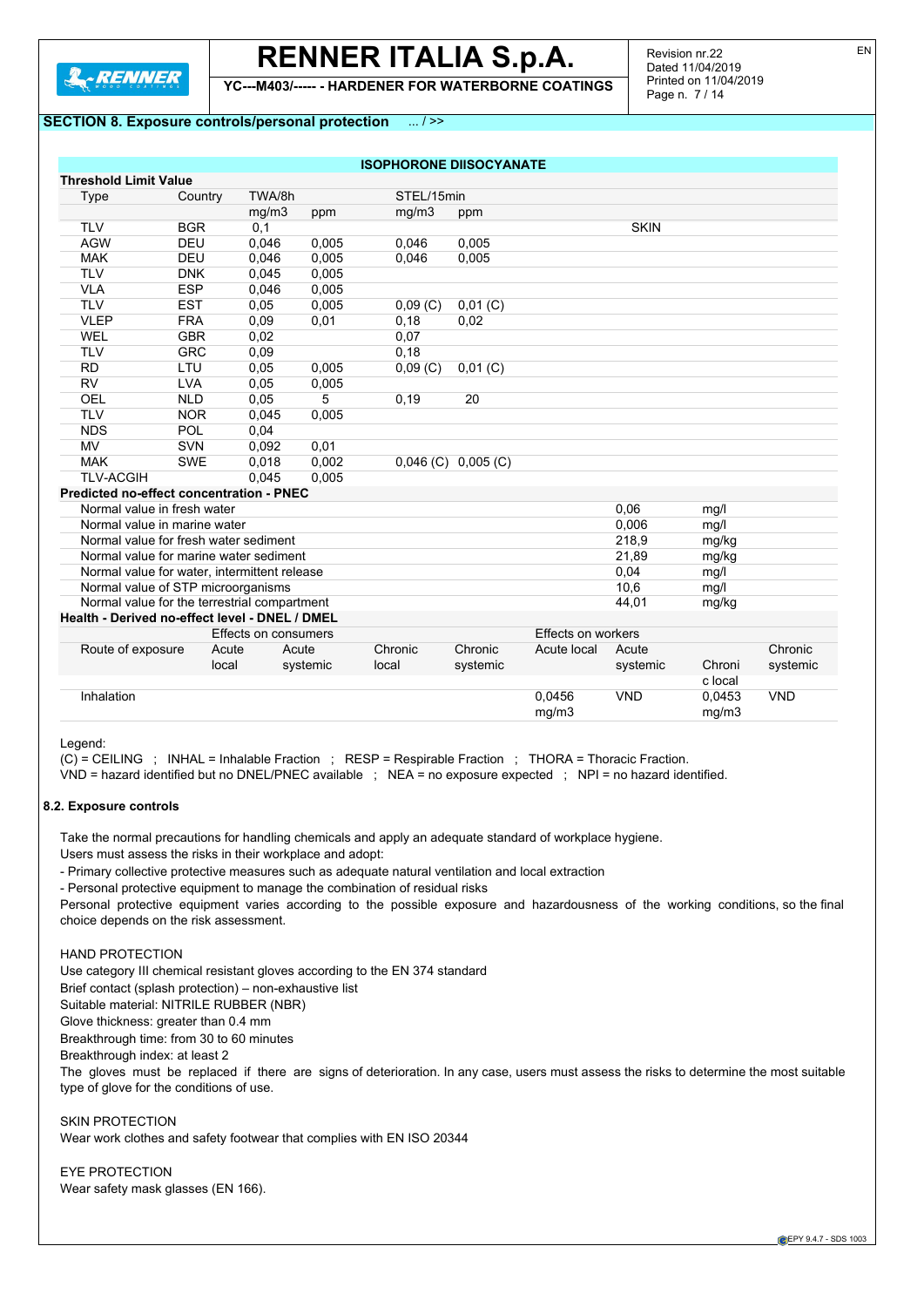

**YC---M403/----- - HARDENER FOR WATERBORNE COATINGS**

Revision nr.22 Dated 11/04/2019 Printed on 11/04/2019 Page n. 8 / 14

**SECTION 8. Exposure controls/personal protection** ... / >>

### RESPIRATORY PROTECTION

Use a mask with EN140 and/or EN136 approval, with an ABEK type filter (EN 14387) ENVIRONMENTAL EXPOSURE CONTROLS

The emissions generated by manufacturing processes, including those generated by ventilation equipment, should be checked to ensure compliance with environmental standards.

Product residues must not be indiscriminately disposed of with waste water or by dumping in waterways.

### **SECTION 9. Physical and chemical properties**

#### **9.1. Information on basic physical and chemical properties**

| Appearance                                    | Liguid             |  |
|-----------------------------------------------|--------------------|--|
| Colour                                        | clear              |  |
| Odour                                         | pungent            |  |
| Odour threshold                               | Not available      |  |
| рH                                            | Not applicable     |  |
| Melting point / freezing point                | Not available      |  |
| Initial boiling point                         | °C<br>65<br>$\geq$ |  |
| Boiling range                                 | Not available      |  |
| Flash point                                   | °C<br>76           |  |
| Evaporation speed                             | Not available      |  |
| Flammability (solid, gas)                     | not applicable     |  |
| Lower inflammability limit                    | Not available      |  |
| Upper inflammability limit                    | Not available      |  |
| Lower explosive limit                         | Not available      |  |
| Upper explosive limit                         | Not available      |  |
| Vapour pressure                               | Not available      |  |
| Vapour density                                | Not available      |  |
| Relative density<br>1.08                      |                    |  |
| Solubility<br>soluble in water                |                    |  |
| Partition coefficient: n-octanol/water        | Not available      |  |
| Auto-ignition temperature<br>Not available    |                    |  |
| Decomposition temperature                     | Not available      |  |
| Viscosity                                     | Not available      |  |
| <b>Explosive properties</b><br>not applicable |                    |  |
| Oxidising properties<br>not applicable        |                    |  |
| 9.2. Other information                        |                    |  |
| Total solids (250°C / 482°F)                  | 70,40 %            |  |
| VOC (Directive 2010/75/EC) :                  | 0                  |  |

## **SECTION 10. Stability and reactivity**

VOC (volatile carbon) : 0

#### OLIGO(ISOPHORONE DIISOCYANATE)

OLIGO(ISOPHORONE DIISOCYANATE) - Incompatible materials: water, amines, strong bases, strong oxidising agents, heavy metal salts, alcohols. Be careful: dangerous polimerization.

#### **10.1. Reactivity**

The product may react exothermically on contact with strong oxidising or reducing agents, strong acids or bases.

HEXAMETHYLENE-DI-ISOCYANATE Decomposes at 255°C/491°F. Polymerises at temperatures above 200°C/392°F.

#### **10.2. Chemical stability**

Excessively high temperatures can cause thermal decomposition.

#### **10.3. Possibility of hazardous reactions**

See paragraph 10.1.

#### HEXAMETHYLENE-DI-ISOCYANATE

May form explosive mixtures with: alcohols, bases. May react violently with: alcohols, amines, strong bases, oxidising agents, strong acids, water.

EN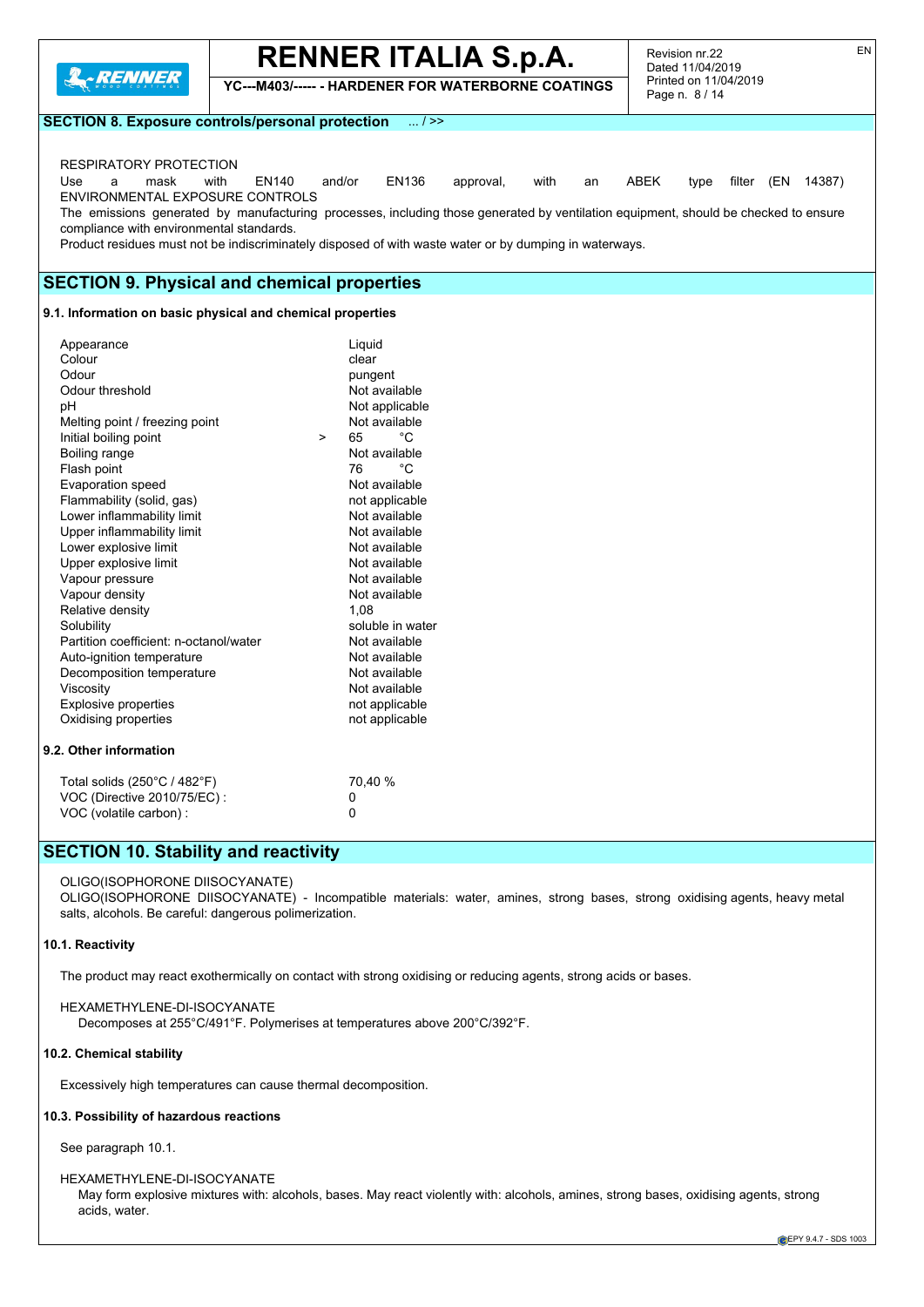

**YC---M403/----- - HARDENER FOR WATERBORNE COATINGS**

Revision nr.22 Dated 11/04/2019 Printed on 11/04/2019 Page n. 9 / 14

EN

### **SECTION 10. Stability and reactivity** ... / >>

#### **10.4. Conditions to avoid**

Avoid overheating.

HEXAMETHYLENE-DI-ISOCYANATE Avoid exposure to: high temperatures, moisture.

#### **10.5. Incompatible materials**

Oxidising or reducing agents. Strong acids or bases.

HEXAMETHYLENE-DI-ISOCYANATE Incompatible with: alcohols, carboxylic acids, amines, strong bases.

#### **10.6. Hazardous decomposition products**

In the event of thermal decomposition or fire, gases and vapours that are potentially dangerous to health may be released.

HEXAMETHYLENE-DI-ISOCYANATE

May develop: nitric oxide, hydrogen cyanide.

## **SECTION 11. Toxicological information**

#### OLIGO(ISOPHORONE DIISOCYANATE)

OLIGO(ISOPHORONE DIISOCYANATE) - It may cause skin allergic reactions and respiratory allergic reactrions. Target organs: kidnays, liver, nerves. Chronic exposure: it may cause problems to the reproductive system

#### **11.1. Information on toxicological effects**

Metabolism, toxicokinetics, mechanism of action and other information

Information not available

Information on likely routes of exposure

Information not available

Delayed and immediate effects as well as chronic effects from short and long-term exposure

Information not available

Interactive effects

Information not available

#### ACUTE TOXICITY

| LC50 (Inhalation - vapours) of the mixture:<br>LC50 (Inhalation - mists / powders) of the mixture:<br>LD50 (Oral) of the mixture:<br>LD50 (Dermal) of the mixture: | $> 20$ mg/l<br>$3.0$ mg/l<br>>2000 mg/kg<br>>2000 mg/kg |
|--------------------------------------------------------------------------------------------------------------------------------------------------------------------|---------------------------------------------------------|
| <b>ISOPHORONE DIISOCYANATE</b><br>LD50 (Oral)<br>LC50 (Inhalation)                                                                                                 | 4814 mg/kg<br>$0.04$ mg/l/4h                            |
| HEXAMETHYLENE-DI-ISOCYANATE<br>LD50 (Oral)<br>LD50 (Dermal)<br>LC50 (Inhalation)                                                                                   | 959 mg/kg<br>> 7000 mg/kg<br>0,124 mg/l/4h              |
| N,N-DIMETHYLCYCLOHEXYLAMINE<br>LD50 (Oral)<br>LD50 (Dermal)<br>LC50 (Inhalation)                                                                                   | > 272 mg/kg<br>380 mg/kg<br>4,45 mg/l/4h                |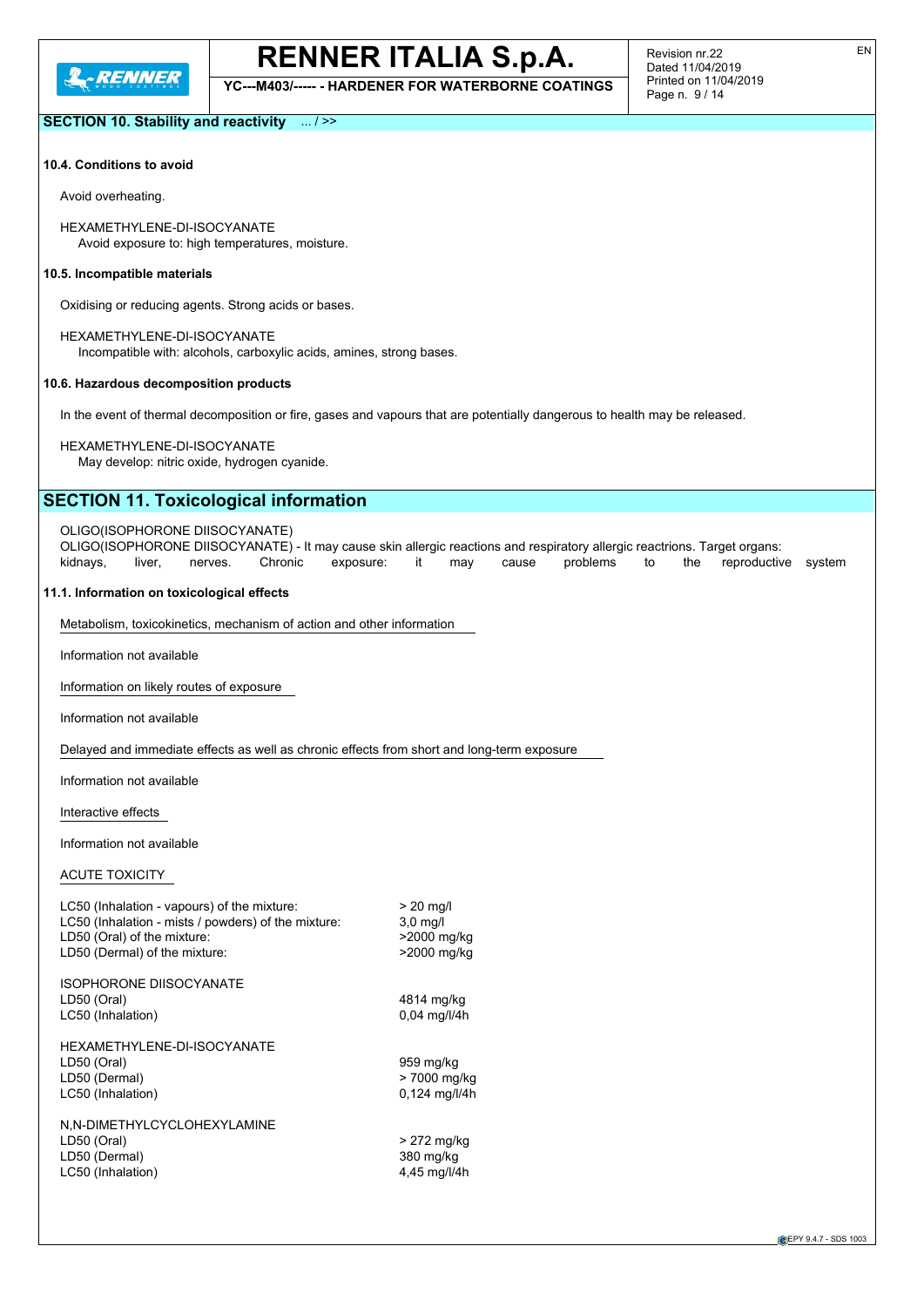

**YC---M403/----- - HARDENER FOR WATERBORNE COATINGS**

Revision nr.22 Dated 11/04/2019 Printed on 11/04/2019 Page n. 10 / 14

### **SECTION 11. Toxicological information** ... / >>

HDI oligomers, isocyanurate LD50 (Oral)  $> 2500$  mg/kg ratto - rat LD50 (Dermal)  $\geq 2000$  mg/kg ratto - rat<br>
LC50 (Inhalation)  $\geq 0.39$  mg/l ratto - rat

 $0,39$  mg/l ratto - rat

SKIN CORROSION / IRRITATION

Causes skin irritation

SERIOUS EYE DAMAGE / IRRITATION

Causes serious eye damage

RESPIRATORY OR SKIN SENSITISATION

Sensitising for the skin May produce an allergic reaction. Contains: ISOPHORONE DIISOCYANATE HEXAMETHYLENE-DI-ISOCYANATE

GERM CELL MUTAGENICITY

Does not meet the classification criteria for this hazard class

CARCINOGENICITY

Does not meet the classification criteria for this hazard class

REPRODUCTIVE TOXICITY

Does not meet the classification criteria for this hazard class

STOT - SINGLE EXPOSURE

May cause respiratory irritation

STOT - REPEATED EXPOSURE

Does not meet the classification criteria for this hazard class

ASPIRATION HAZARD

Does not meet the classification criteria for this hazard class

## **SECTION 12. Ecological information**

This product is dangerous for the environment and the aquatic organisms. In the long term, it have negative effects on aquatic environment.

#### **12.1. Toxicity**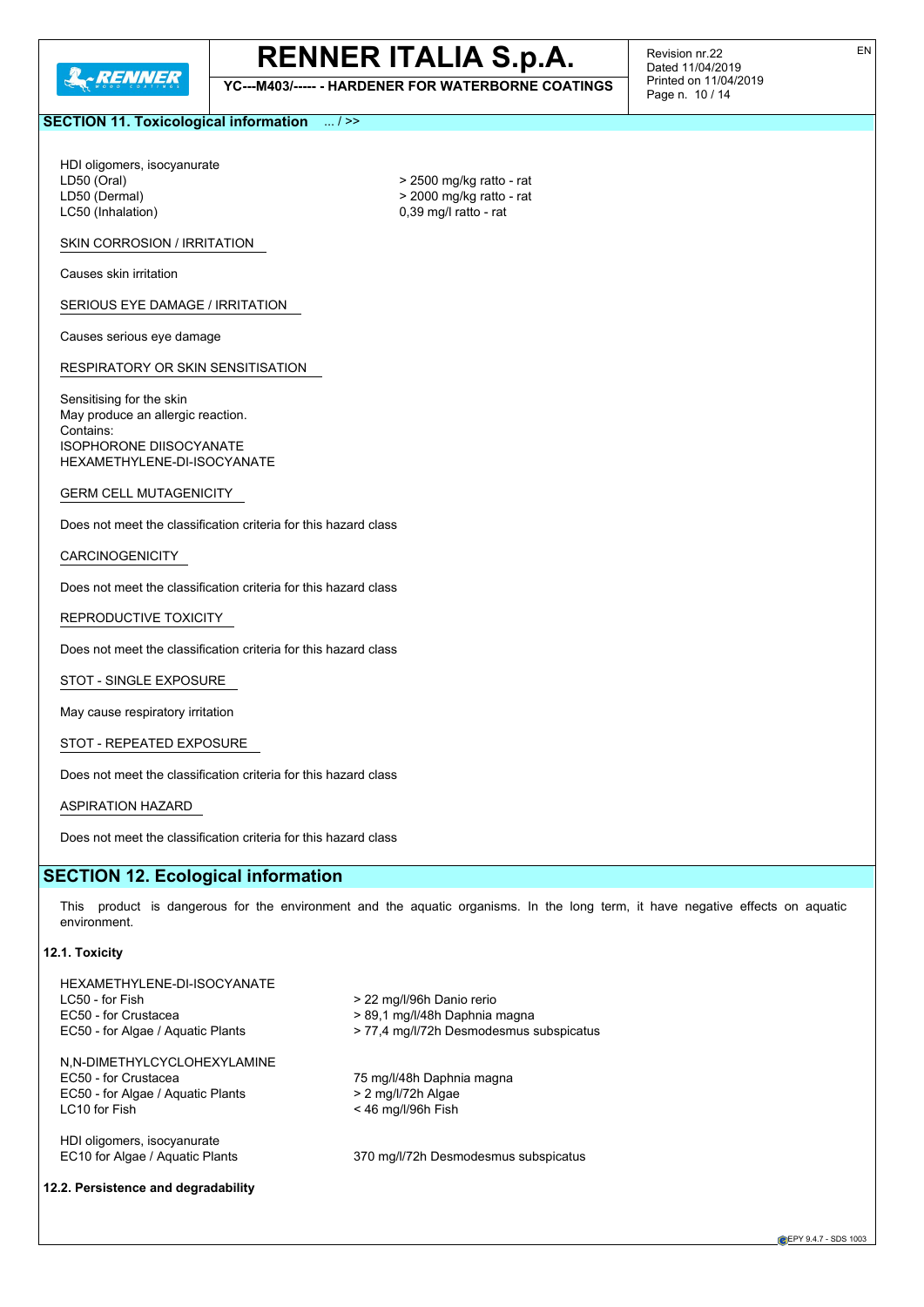

**YC---M403/----- - HARDENER FOR WATERBORNE COATINGS**

### **SECTION 12. Ecological information** ... / >>

| ISOPHORONE DIISOCYANATE<br>NOT rapidly biodegradable                         |            |
|------------------------------------------------------------------------------|------------|
| HEXAMETHYLENE-DI-ISOCYANATE<br>NOT rapidly biodegradable                     |            |
| 12.3. Bioaccumulative potential                                              |            |
| ISOPHORONE DIISOCYANATE<br>Partition coefficient: n-octanol/water            | 0.99       |
| HEXAMETHYLENE-DI-ISOCYANATE<br>Partition coefficient: n-octanol/water<br>BCF | 3,2<br>3.2 |

#### **12.4. Mobility in soil**

Information not available

#### **12.5. Results of PBT and vPvB assessment**

On the basis of available data, the product does not contain any PBT or vPvB in percentage greater than 0,1%.

#### **12.6. Other adverse effects**

Information not available

## **SECTION 13. Disposal considerations**

#### **13.1. Waste treatment methods**

For disposal or recovery in EU countries , use the relevant waste code (EWC code) identified in the European Waste Catalogue. The producer of the waste must assign the EWC code according to the sector and type of process. Disposal must be carried out by an authorised waste management company.

After the producer of the waste has assigned the EWC code, the contaminated packaging must be sent for recovery or disposal in compliance with the European waste management regulations. Disposal must be carried out by an authorised waste management company.

For waste disposal or recovery in countries outside the EU, comply with the national or local regulations in force. For disposal or recovery of contaminated packaging in countries outside the EU, comply with the national or local regulations in force. Waste transportation may be subject to regulations on transportation of hazardous goods.

#### **SECTION 14. Transport information**

The product is not dangerous under current provisions of the Code of International Carriage of Dangerous Goods by Road (ADR) and by Rail (RID), of the International Maritime Dangerous Goods Code (IMDG), and of the International Air Transport Association (IATA) regulations.

#### **14.1. UN number**

Not applicable

#### **14.2. UN proper shipping name**

Not applicable

#### **14.3. Transport hazard class(es)**

Not applicable

#### **14.4. Packing group**

Not applicable

#### **14.5. Environmental hazards**

Not applicable

**CEPY 9.4.7 - SDS 1003**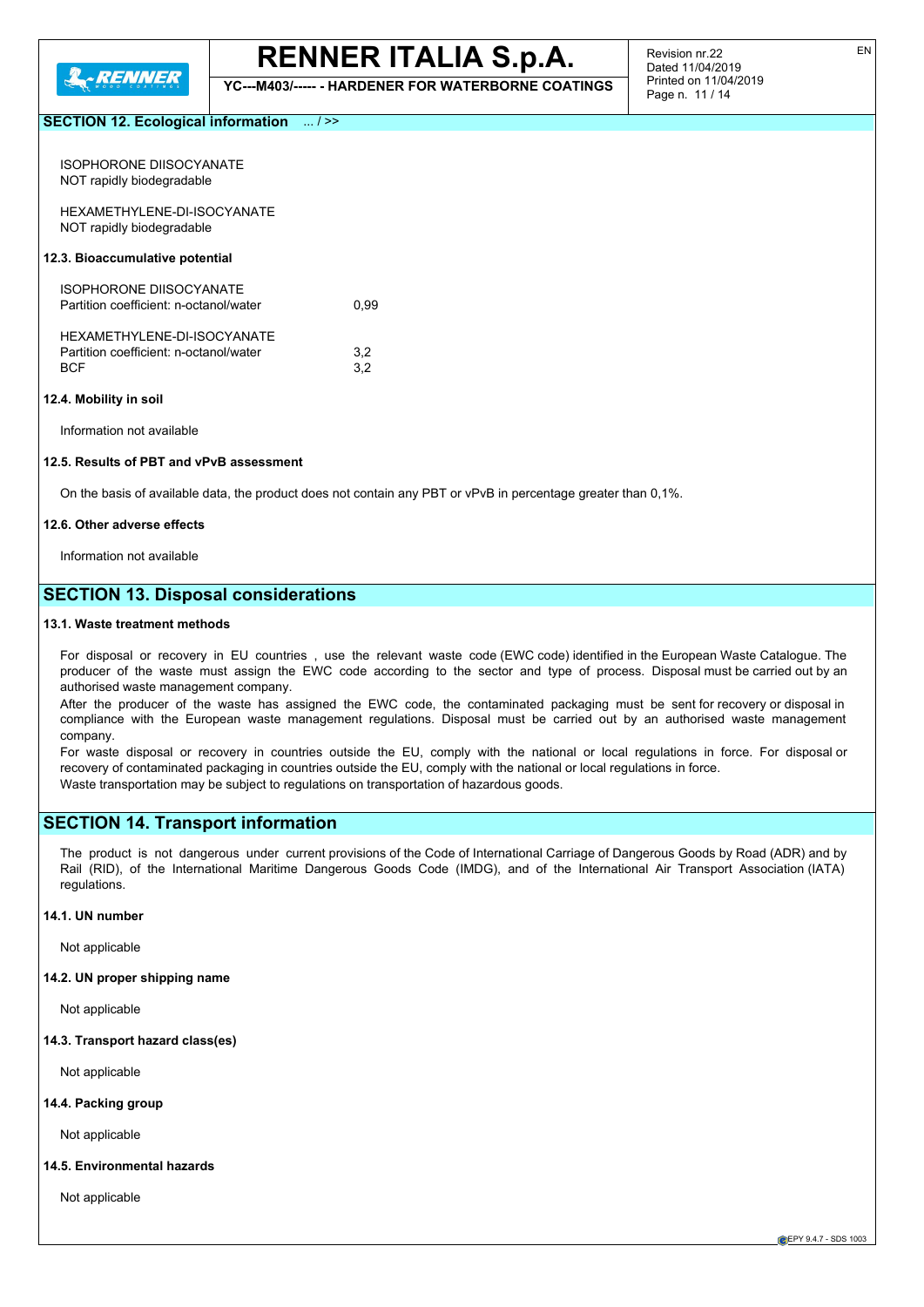

**YC---M403/----- - HARDENER FOR WATERBORNE COATINGS**

Revision nr.22 Dated 11/04/2019 Printed on 11/04/2019 Page n. 12 / 14

EN

**SECTION 14. Transport information** ... / >>

#### **14.6. Special precautions for user**

Not applicable

#### **14.7. Transport in bulk according to Annex II of Marpol and the IBC Code**

Information not relevant

## **SECTION 15. Regulatory information**

Only for uses exempt from EU DIRECTIVE 2004/42/CE.

**15.1. Safety, health and environmental regulations/legislation specific for the substance or mixture**

Seveso Category - Directive 2012/18/EC: None

Restrictions relating to the product or contained substances pursuant to Annex XVII to EC Regulation 1907/2006

Product Point 3

Substances in Candidate List (Art. 59 REACH)

On the basis of available data, the product does not contain any SVHC in percentage greater than 0,1%.

Substances subject to authorisarion (Annex XIV REACH)

**None** 

Substances subject to exportation reporting pursuant to (EC) Reg. 649/2012:

None

Substances subject to the Rotterdam Convention:

None

Substances subject to the Stockholm Convention: None

Healthcare controls

Workers exposed to this chemical agent must not undergo health checks, provided that available risk-assessment data prove that the risks related to the workers' health and safety are modest and that the 98/24/EC directive is respected.

#### **15.2. Chemical safety assessment**

No chemical safety assessment has been processed for the mixture and the substances it contains.

## **SECTION 16. Other information**

Text of hazard (H) indications mentioned in section 2-3 of the sheet:

| Flam. Lig. 3             | Flammable liquid, category 3                                       |
|--------------------------|--------------------------------------------------------------------|
| <b>Acute Tox. 1</b>      | Acute toxicity, category 1                                         |
| <b>Acute Tox. 2</b>      | Acute toxicity, category 2                                         |
| Acute Tox. 3             | Acute toxicity, category 3                                         |
| Acute Tox, 4             | Acute toxicity, category 4                                         |
| Skin Corr. 1B            | Skin corrosion, category 1B                                        |
| Eye Dam. 1               | Serious eye damage, category 1                                     |
| Eye Irrit. 2             | Eye irritation, category 2                                         |
| Skin Irrit. 2            | Skin irritation, category 2                                        |
| STOT SE3                 | Specific target organ toxicity - single exposure, category 3       |
| Resp. Sens. 1            | Respiratory sensitization, category 1                              |
| Skin Sens. 1             | Skin sensitization, category 1                                     |
| <b>Aquatic Chronic 2</b> | Hazardous to the aquatic environment, chronic toxicity, category 2 |
| <b>Aquatic Chronic 3</b> | Hazardous to the aquatic environment, chronic toxicity, category 3 |
| H <sub>226</sub>         | Flammable liquid and vapour.                                       |
| H330                     | Fatal if inhaled.                                                  |
| H301                     | Toxic if swallowed.                                                |
| H311                     | Toxic in contact with skin.                                        |
| H331                     | Toxic if inhaled.                                                  |
| H302                     | Harmful if swallowed.                                              |
|                          |                                                                    |

**CEPY 9.4.7 - SDS 1003**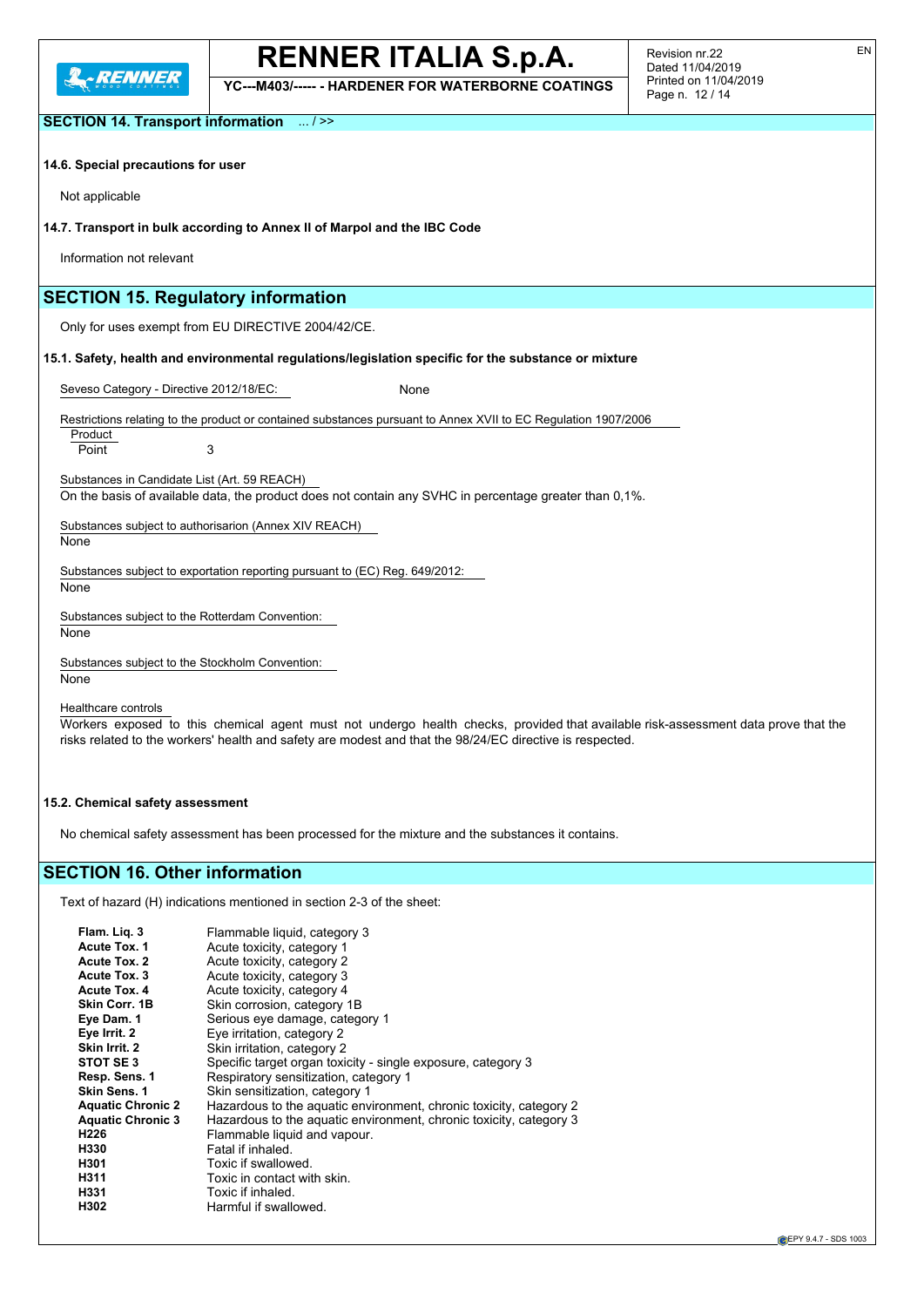

**YC---M403/----- - HARDENER FOR WATERBORNE COATINGS**

Revision nr.22 Dated 11/04/2019 Printed on 11/04/2019 Page n. 13 / 14

### **SECTION 16. Other information** ... / >>

| H332          | Harmful if inhaled.                                                          |
|---------------|------------------------------------------------------------------------------|
| H314          | Causes severe skin burns and eye damage.                                     |
| H318          | Causes serious eye damage.                                                   |
| H319          | Causes serious eye irritation.                                               |
| H315          | Causes skin irritation.                                                      |
| H335          | May cause respiratory irritation.                                            |
| H334          | May cause allergy or asthma symptoms or breathing difficulties if inhaled.   |
| H317          | May cause an allergic skin reaction.                                         |
| H411          | Toxic to aquatic life with long lasting effects.                             |
| H412          | Harmful to aquatic life with long lasting effects.                           |
| <b>EUH204</b> | Contains isocyanates. May produce an allergic reaction.                      |
| LEGEND:       |                                                                              |
|               | - ADR: European Agreement concerning the carriage of Dangerous goods by Road |
|               | - CAS NUMBER: Chemical Abstract Service Number                               |
|               | - CE50: Effective concentration (required to induce a 50% effect)            |
|               | - CE NUMBER: Identifier in ESIS (European archive of existing substances)    |

- CLP: EC Regulation 1272/2008
- DNEL: Derived No Effect Level
- EmS: Emergency Schedule
- GHS: Globally Harmonized System of classification and labeling of chemicals
- IATA DGR: International Air Transport Association Dangerous Goods Regulation
- IC50: Immobilization Concentration 50%
- IMDG: International Maritime Code for dangerous goods
- IMO: International Maritime Organization
- INDEX NUMBER: Identifier in Annex VI of CLP
- LC50: Lethal Concentration 50%
- LD50: Lethal dose 50%
- OEL: Occupational Exposure Level
- PBT: Persistent bioaccumulative and toxic as REACH Regulation
- PEC: Predicted environmental Concentration
- PEL: Predicted exposure level
- PNEC: Predicted no effect concentration
- REACH: EC Regulation 1907/2006
- RID: Regulation concerning the international transport of dangerous goods by train
- TLV: Threshold Limit Value
- TLV CEILING: Concentration that should not be exceeded during any time of occupational exposure.
- TWA STEL: Short-term exposure limit
- TWA: Time-weighted average exposure limit
- VOC: Volatile organic Compounds
- vPvB: Very Persistent and very Bioaccumulative as for REACH Regulation
- WGK: Water hazard classes (German).

#### GENERAL BIBLIOGRAPHY

- 1. Regulation (EU) 1907/2006 (REACH) of the European Parliament
- 2. Regulation (EC) 1272/2008 (CLP) of the European Parliament
- 3. Regulation (EU) 790/2009 (I Atp. CLP) of the European Parliament
- 4. Regulation (EU) 2015/830 of the European Parliament
- 5. Regulation (EU) 286/2011 (II Atp. CLP) of the European Parliament
- 6. Regulation (EU) 618/2012 (III Atp. CLP) of the European Parliament
- 7. Regulation (EU) 487/2013 (IV Atp. CLP) of the European Parliament
- 8. Regulation (EU) 944/2013 (V Atp. CLP) of the European Parliament
- 9. Regulation (EU) 605/2014 (VI Atp. CLP) of the European Parliament
- 10. Regulation (EU) 2015/1221 (VII Atp. CLP) of the European Parliament
- 11. Regulation (EU) 2016/918 (VIII Atp. CLP) of the European Parliament
- The Merck Index. 10th Edition
- Handling Chemical Safety
- INRS Fiche Toxicologique (toxicological sheet)
- Patty Industrial Hygiene and Toxicology
- N.I. Sax Dangerous properties of Industrial Materials-7, 1989 Edition
- IFA GESTIS website
- ECHA website
- Database of SDS models for chemicals Ministry of Health and ISS (Istituto Superiore di Sanità) Italy